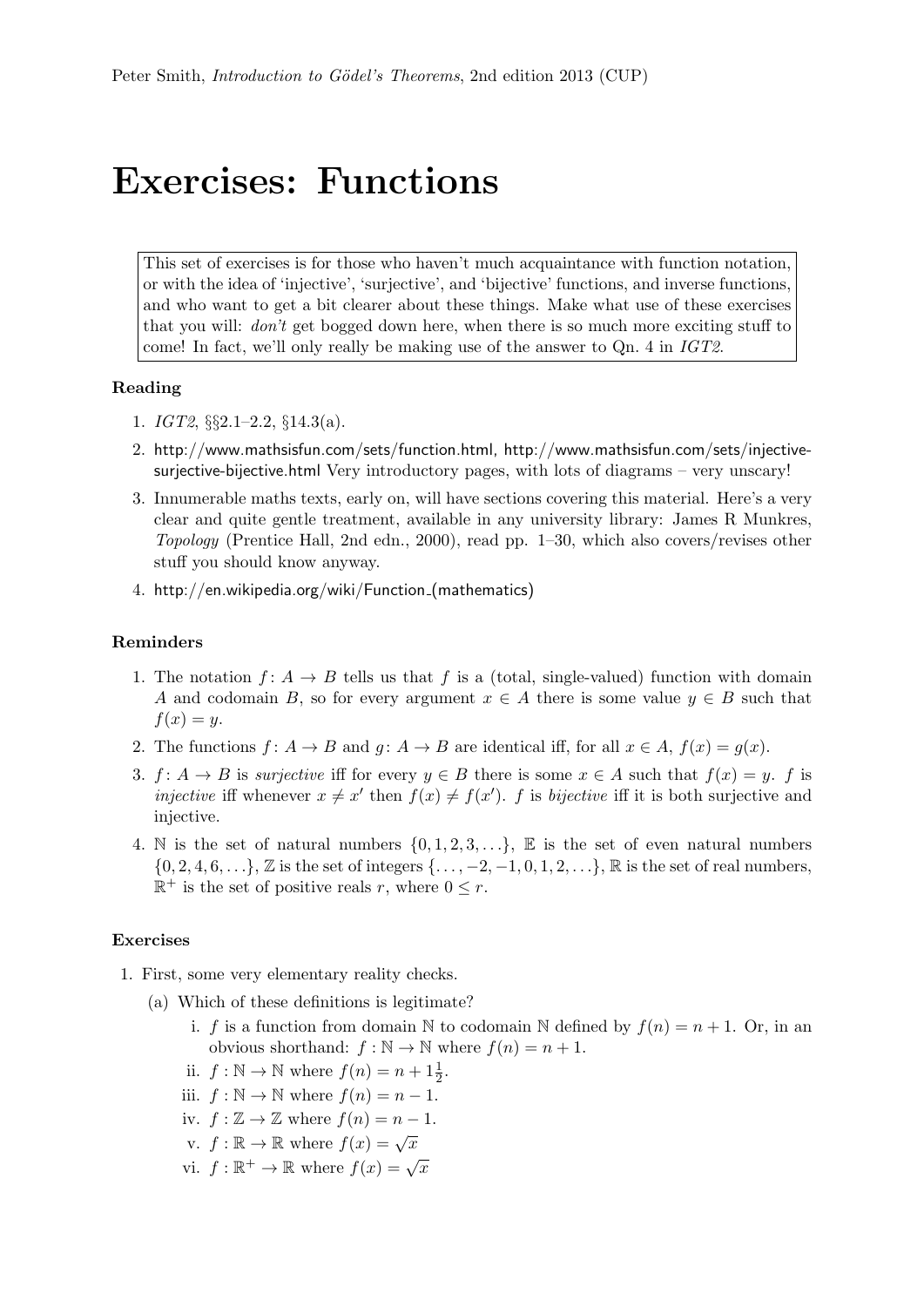vii.  $f : \mathbb{R}^+ \to \mathbb{R}^+$  where  $(f(x))^2 = x$ 

- (b) Which of these functions is injective, which surjective, which bijective?
	- i.  $f : \mathbb{N} \to \mathbb{N}$  where  $f(n) = 2n$ .
	- ii.  $f : \mathbb{N} \to \mathbb{E}$  where  $f(n) = 2n$ .
	- iii.  $f : \mathbb{N} \to \mathbb{N}$  where  $f(n) = n/2$  if n is even, and  $f(n) = (n+1)/2$  otherwise.
	- iv.  $f : \mathbb{N} \to \mathbb{N}$  where  $f(n)$  is the number of grapes Julius Ceasar ate on his *n*-th birthday (assuming that is always a whole number)!
	- v.  $f : \mathbb{R} \to \mathbb{R}$  where  $f(x) = 2x$ .
	- vi.  $f : \mathbb{R} \to \mathbb{R}^+$  where  $f(x) = x^2$ .
- (c) Let A be the set  $\{1, 2, 3\}$  and B be the set  $\{1, 2\}$ :
	- i. How many functions  $f: A \rightarrow B$  are injective, how many surjective?
	- ii. How many functions  $f: B \to A$  are injective, how many surjective?
	- iii. How many functions  $f: A \rightarrow A$  are bijective?
- (d) In which cases are the functions  $f$  and  $g$  mentioned one and the same?
	- i.  $f : \mathbb{N} \to \mathbb{N}$  where  $f(n) = n(n+1)/2$ ;  $g : \mathbb{N} \to \mathbb{N}$  where  $g(n)$  is the sum of the first n natural numbers.
	- ii.  $f : \mathbb{N} \to \mathbb{N}$  where  $f(n) = n^2$ ;  $g : \mathbb{Z} \to \mathbb{Z}$  where  $g(n) = n^2$ .
	- iii.  $f : \mathbb{N} \to \mathbb{N}$  where  $f(n) = 2n$ ;  $g : \mathbb{N} \to \mathbb{E}$  where  $g(n) = 2n$ .
- 2. An inverse  $f^{-1}$  to a function f 'undoes' f's effect in other words, applying f and then applying  $f^{-1}$  to the result takes us back to where we started. More carefully, if  $f: A \to B$ is a function, then  $f^{-1}$ :  $B \to A$  is an inverse to f iff for all  $y \in B$ ,  $f^{-1}(y) = x$  iff  $f(x) = y$ , which implies  $f^{-1}(f(x)) = x$ .
	- (a) Prove that if  $f$  has an inverse, it has exactly one.
	- (b) Prove that  $f$  has an inverse iff it is a bijection.
	- (c) Assuming  $f: A \to B$  has an inverse, what function is defined by  $I(x) = f(f^{-1}(x))$ ?
	- (d) Prove that  $f: A \to B$  is a bijection, its inverse is a bijection.
- 3. Given functions  $f: A \rightarrow B$  and  $g: B \rightarrow C$  (with the domain of g being the same as the codomain of f) their composition is the function  $(q \circ f)$  (read 'q following f'), where  $(g \circ f): A \to C$ , and for any  $x \in A$ ,  $(g \circ f)(x) = g(f(x))$ .
	- (a) When are  $(h \circ i)$  and  $(i \circ h)$  the same function?
	- (b) When are  $(h \circ (j \circ k))$  and  $((h \circ j) \circ k)$  the same functions?

Now dropping unnecessary brackets, given functions  $f: A \rightarrow B$  and  $g: B \rightarrow C$  show that

- (c) If f and g are injective, so is  $q \circ f$ .
- (d) If f and q are surjective, so is  $q \circ f$ .
- (e) If f and g are bijective, so is  $g \circ f$ .

Finally,

- (f) If f and g are bijective, what is the inverse function to  $g \circ f$ ?
- 4. Suppose the characteristic functions of the numerical properties P and Q are respectively  $c_P$  and  $c_Q$ . What are the characteristic functions of
	- (a) The property n has when it isn't the case that  $P_n$ ?
	- (b) The property n has when either  $P_n$  and/or  $Q_n$ ?